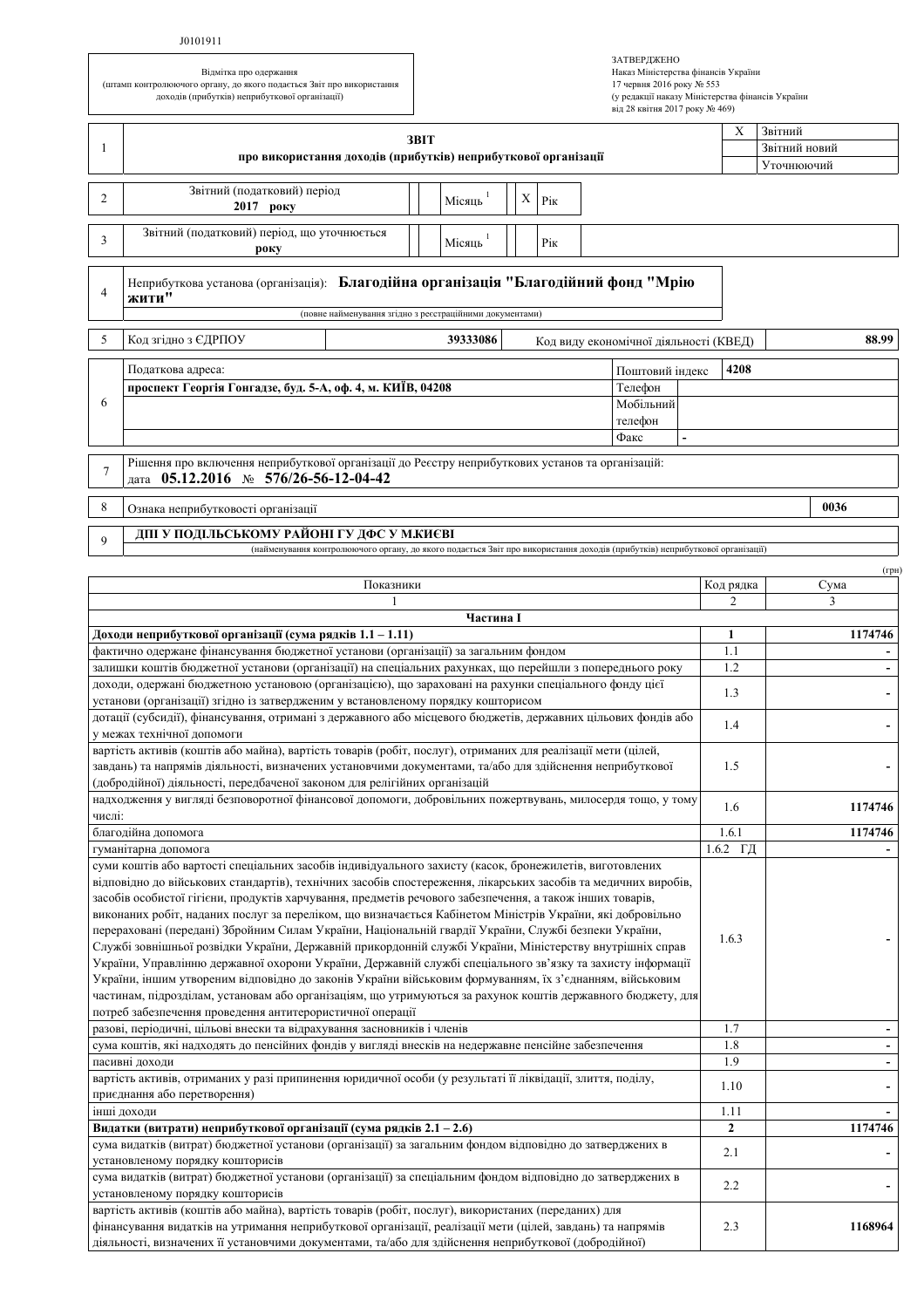| діяльності, передбаченої законом для релігійних організацій                                                                                                                                                                                                                                                                                                                                                                                                                                                                                                                                                                                                                                                                                                                                                                                                                                                                                                                                                                                                                    |          |                                                                                                          |          |  |  |  |  |
|--------------------------------------------------------------------------------------------------------------------------------------------------------------------------------------------------------------------------------------------------------------------------------------------------------------------------------------------------------------------------------------------------------------------------------------------------------------------------------------------------------------------------------------------------------------------------------------------------------------------------------------------------------------------------------------------------------------------------------------------------------------------------------------------------------------------------------------------------------------------------------------------------------------------------------------------------------------------------------------------------------------------------------------------------------------------------------|----------|----------------------------------------------------------------------------------------------------------|----------|--|--|--|--|
| безповоротна фінансова допомога, добровільні пожертвування, милосердя тощо, у тому числі:                                                                                                                                                                                                                                                                                                                                                                                                                                                                                                                                                                                                                                                                                                                                                                                                                                                                                                                                                                                      | 2.4      |                                                                                                          | 5782     |  |  |  |  |
| благодійна допомога                                                                                                                                                                                                                                                                                                                                                                                                                                                                                                                                                                                                                                                                                                                                                                                                                                                                                                                                                                                                                                                            | 2.4.1    |                                                                                                          | 5782     |  |  |  |  |
| гуманітарна допомога                                                                                                                                                                                                                                                                                                                                                                                                                                                                                                                                                                                                                                                                                                                                                                                                                                                                                                                                                                                                                                                           | 2.4.2 ГД |                                                                                                          |          |  |  |  |  |
| суми коштів або вартості спеціальних засобів індивідуального захисту (касок, бронежилетів, виготовлених<br>відповідно до військових стандартів), технічних засобів спостереження, лікарських засобів та медичних виробів,<br>засобів особистої гігієни, продуктів харчування, предметів речового забезпечення, а також інших товарів,<br>виконаних робіт, наданих послуг за переліком, що визначається Кабінетом Міністрів України, які добровільно<br>перераховані (передані) Збройним Силам України, Національній гвардії України, Службі безпеки України,<br>Службі зовнішньої розвідки України, Державній прикордонній службі України, Міністерству внутрішніх справ<br>України, Управлінню державної охорони України, Державній службі спеціального зв'язку та захисту інформації<br>України, іншим утвореним відповідно до законів України військовим формуванням, їх з'єднанням, військовим<br>частинам, підрозділам, установам або організаціям, що утримуються за рахунок коштів державного бюджету, для<br>потреб забезпечення проведення антитерористичної операції | 2.4.3    |                                                                                                          |          |  |  |  |  |
| вартість активів, переданих іншим неприбутковим організаціям або зарахованих до бюджету в результаті<br>ліквідації (злиття, поділу, приєднання або перетворення)                                                                                                                                                                                                                                                                                                                                                                                                                                                                                                                                                                                                                                                                                                                                                                                                                                                                                                               | 2.5      |                                                                                                          |          |  |  |  |  |
| інші видатки (витрати)                                                                                                                                                                                                                                                                                                                                                                                                                                                                                                                                                                                                                                                                                                                                                                                                                                                                                                                                                                                                                                                         | 2.6      |                                                                                                          |          |  |  |  |  |
| Частина II                                                                                                                                                                                                                                                                                                                                                                                                                                                                                                                                                                                                                                                                                                                                                                                                                                                                                                                                                                                                                                                                     |          |                                                                                                          |          |  |  |  |  |
| Сума операції (операцій) нецільового використання активів, у тому числі:                                                                                                                                                                                                                                                                                                                                                                                                                                                                                                                                                                                                                                                                                                                                                                                                                                                                                                                                                                                                       | 3        |                                                                                                          | $\bf{0}$ |  |  |  |  |
| гуманітарна допомога                                                                                                                                                                                                                                                                                                                                                                                                                                                                                                                                                                                                                                                                                                                                                                                                                                                                                                                                                                                                                                                           | 3.1 ГД   |                                                                                                          |          |  |  |  |  |
| вартість активів (коштів або майна), вартість товарів (робіт, послуг), які використані на цілі інші, ніж<br>фінансування видатків на утримання неприбуткової організації, реалізації мети (цілей, завдань) та напрямів<br>діяльності, визначених установчими документами, та/або для здійснення неприбуткової (добродійної) діяльності,<br>передбаченої законом для релігійних організацій                                                                                                                                                                                                                                                                                                                                                                                                                                                                                                                                                                                                                                                                                     | 3.2      |                                                                                                          |          |  |  |  |  |
| Збільшення (зменшення) податкового зобов'язання звітного (податкового) періоду, що уточнюється (позитивне<br>(від'ємне) значення (рядок 6 - рядок 6 Звіту про використання доходів (прибутків) неприбуткової організації,<br>який уточнюється)), або рядок 7 таблиці 2 додатка ВП до рядків 7-9 Звіту про використання доходів (прибутків)<br>неприбуткової організації (+, -) Доходи (прибутки) або їх частини, що розподілені серед засновників (учасників),<br>членів неприбуткової організації, працівників (крім оплати їхньої праці, нарахування єдиного соціального<br>внеску), членів органів управління та інших пов'язаних з ними осіб                                                                                                                                                                                                                                                                                                                                                                                                                               | 4        |                                                                                                          |          |  |  |  |  |
| Об'єкт оподаткування (рядок 3 + рядок 4)                                                                                                                                                                                                                                                                                                                                                                                                                                                                                                                                                                                                                                                                                                                                                                                                                                                                                                                                                                                                                                       | 5        |                                                                                                          | $\bf{0}$ |  |  |  |  |
| Податкове зобов'язання з податку на прибуток підприємств (рядок 5 х 18 <sup>2</sup> /100)                                                                                                                                                                                                                                                                                                                                                                                                                                                                                                                                                                                                                                                                                                                                                                                                                                                                                                                                                                                      | 6        |                                                                                                          | $\bf{0}$ |  |  |  |  |
|                                                                                                                                                                                                                                                                                                                                                                                                                                                                                                                                                                                                                                                                                                                                                                                                                                                                                                                                                                                                                                                                                |          |                                                                                                          |          |  |  |  |  |
| Виправлення помилок<br>Збільшення (зменшення) податкового зобов'язання звітного (податкового) періоду, що уточнюється (позитивне<br>(від'ємне) значення (рядок 6 - рядок 6 Звіту про використання доходів (прибутків) неприбуткової організації,<br>$\tau$<br>який уточнюється)), або рядок 7 таблиці 2 додатка ВП до рядків 7-9 Звіту про використання доходів (прибутків)<br>неприбуткової організації (+, -)                                                                                                                                                                                                                                                                                                                                                                                                                                                                                                                                                                                                                                                                |          |                                                                                                          |          |  |  |  |  |
| Сума штрафу (5 %) при відображенні недоплати у складі Звіту про використання доходів (прибутків)<br>неприбуткової організації, який подається за звітний (податковий) період, що настає за періодом, у якому<br>виявлено факт заниження податкового зобов'язання (рядок 8 таблиці 2 додатка ВП до рядків 7-9 Звіту про<br>використання доходів (прибутків) неприбуткової організації)                                                                                                                                                                                                                                                                                                                                                                                                                                                                                                                                                                                                                                                                                          | 8        |                                                                                                          |          |  |  |  |  |
| Пеня, нарахована на виконання вимог підпункту 129.1.3 пункту 129.1 статті 129 глави 12 розділу ІІ Податкового<br>кодексу України, або рядок 9 таблиці 2 додатка ВП до рядків 7–9 Звіту про використання доходів (прибутків)<br>неприбуткової організації                                                                                                                                                                                                                                                                                                                                                                                                                                                                                                                                                                                                                                                                                                                                                                                                                       | 9        |                                                                                                          |          |  |  |  |  |
| Сума штрафу (3 %) при відображенні недоплати в уточнюючому Звіті про використання доходів (прибутків)<br>неприбуткової організації (рядок 7 х 3 %)                                                                                                                                                                                                                                                                                                                                                                                                                                                                                                                                                                                                                                                                                                                                                                                                                                                                                                                             | $10\,$   |                                                                                                          |          |  |  |  |  |
| $\underline{\Gamma}\underline{\pi}^{\,5}$<br>BΠ                                                                                                                                                                                                                                                                                                                                                                                                                                                                                                                                                                                                                                                                                                                                                                                                                                                                                                                                                                                                                                |          | $\Phi 3$ $^6$                                                                                            |          |  |  |  |  |
| Наявність додатків <sup>4</sup>                                                                                                                                                                                                                                                                                                                                                                                                                                                                                                                                                                                                                                                                                                                                                                                                                                                                                                                                                                                                                                                |          |                                                                                                          |          |  |  |  |  |
| Фінансовий звіт<br>Звіт про<br>суб'єкта малого<br>Наявність поданих до Звіту про<br>Баланс<br>фінансові<br>Звіт про<br>Примітки<br>Звіт про<br>підприємництва<br>використання доходів<br>(Звіт про<br>результати<br>до річної<br>рух<br>власний<br>фінансової<br>(прибутків) неприбуткової<br>фінан-сови<br>(Звіт про<br>грошових<br>капітал<br>Звіт про<br>організації додатків - форм<br>сукупний<br>звітності<br>й стан)<br>коштів<br>Баланс<br>фінансові<br>фінансової звітності<br>дохід)<br>результати                                                                                                                                                                                                                                                                                                                                                                                                                                                                                                                                                                   | Баланс   | Спрощений<br>фінансовий звіт<br>суб'єкта малого<br>підприємництва<br>Звіт про<br>фінансові<br>результати |          |  |  |  |  |
| $^{+}$                                                                                                                                                                                                                                                                                                                                                                                                                                                                                                                                                                                                                                                                                                                                                                                                                                                                                                                                                                                                                                                                         |          |                                                                                                          |          |  |  |  |  |
| Доповнення до Звіту про використання доходів (прибутків) неприбуткової організації (заповнюється і подається відповідно до<br>Наявність<br>доповнення 8<br>пункту 46.4 статті 46 глави 2 розділу II Податкового кодексу України)                                                                                                                                                                                                                                                                                                                                                                                                                                                                                                                                                                                                                                                                                                                                                                                                                                               |          |                                                                                                          |          |  |  |  |  |
| $N_2$ 3/ $\pi$<br>Зміст доповнення                                                                                                                                                                                                                                                                                                                                                                                                                                                                                                                                                                                                                                                                                                                                                                                                                                                                                                                                                                                                                                             |          |                                                                                                          |          |  |  |  |  |
| $\mathbf{1}$<br>$\blacksquare$                                                                                                                                                                                                                                                                                                                                                                                                                                                                                                                                                                                                                                                                                                                                                                                                                                                                                                                                                                                                                                                 |          |                                                                                                          |          |  |  |  |  |

Інформація, наведена у Звіті про використання доходів (прибутків) неприбуткової організації та додатках до нього, є достовірною.

Дата подання 24.02.2018